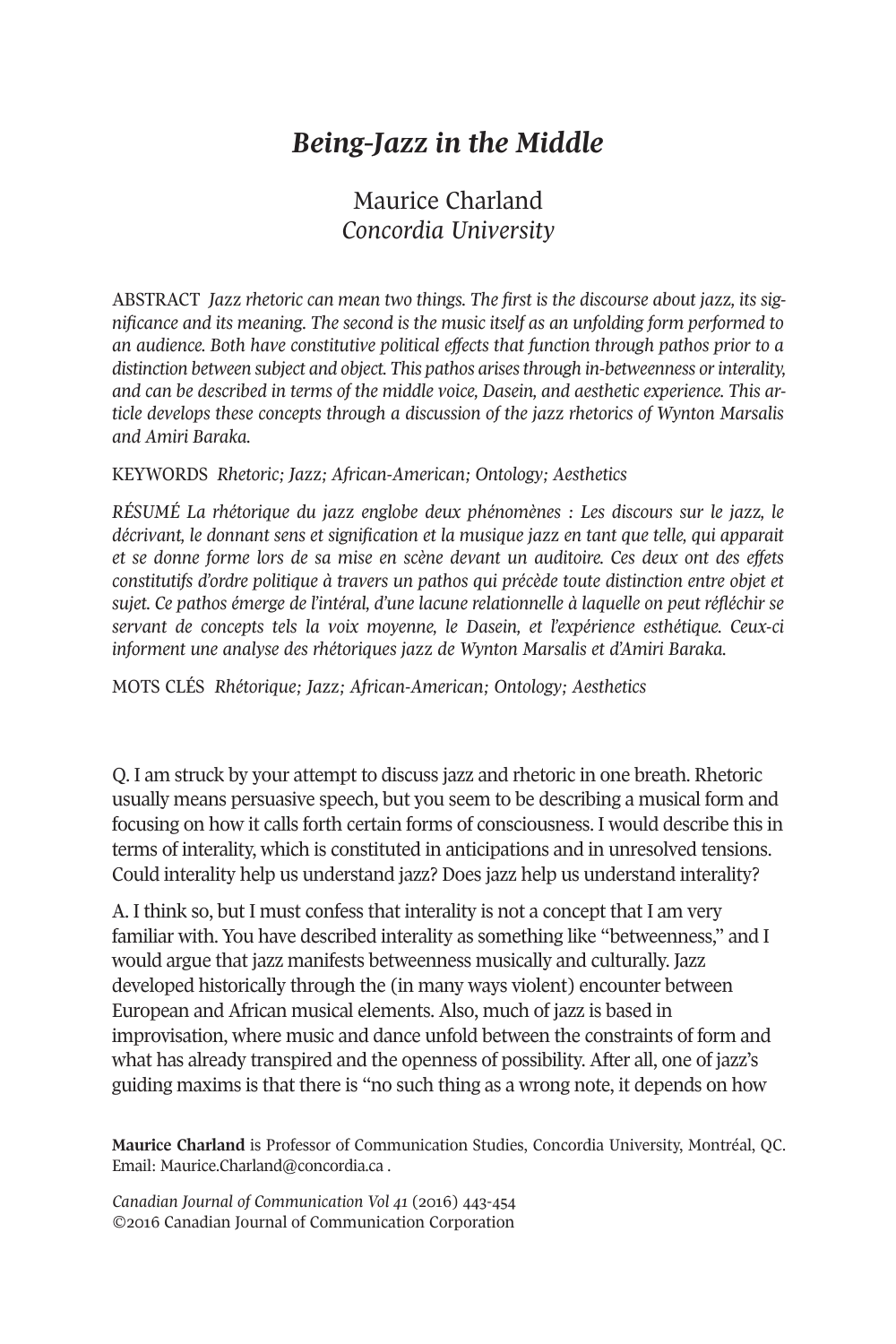you resolve it." the musical significance of each note in an improvisation is between what precedes and what follows.

O. But isn't that true of all music? Each note is always between its predecessor and successor.

A. Each note played only has significance in relation to what precedes and follows. strictly speaking, while our ears perceive air vibration frequencies or tones, we hear notes, which are tones organized within musical scales. Notes only exist as a relation of tones. to hear music is to hear a sequence of intervals, of relationships between tones unfolding in time. what is significant in jazz is that the next note, the note that is about to occur, is neither predetermined nor overdetermined, even when one plays a standard, a well-known piece. Performers can deviate from the given score. And of course, during an improvisation, there is great latitude regarding the choice of the next note. Furthermore, should one accidentally play a "wrong note," by which I mean an unintended note, one can "recover" through the choice of the next note, and retroactively make the unintended note fit. Imagine if typing errors could be so "corrected"! but there is more to in-betweenness in jazz than open-endedness and improvisation. Jazz, like much if not all music, has dispositional and constitutive effects that arise fundamentally in and through betweenness. this is in part because music is immersive, in part because music unfolds as a form and hence creates and satisfies expectations, but also because music is constitutive of being. Furthermore, because jazz is an improvised music, the being-in-constitution is marked by in-betweenness. Finally, and significantly, jazz's constitutive effects are not only on an affective or aesthetic plane, but on a cultural and political one as well.

In what follows, I would like to offer ways of thinking about the linkages between the aesthetics and politics of jazz. In my mind, this requires considering jazz in terms of rhetoric. Rhetoric is usually understood to be the art of language that produces oratory and political speech, but its philosophical roots and theoretical development go well beyond that. rhetoric's fundamental concern is how worlds are brought into being. In part, this is through the power of *logos,* of the w/word, not as a sign, but as an invoking, a figuring, an enrapturing, a *musiking.* Music conspires with this logos, providing *pathos*, and so power. Rhetoric, in its original conception, profoundly manifests betweenness. that is to say, rhetoric's origins are prior to the development of what Derrida refers to as the "metaphysics of presence" (Derrida, 1976, p. 23), which takes as given a transcendental signified and sets up the subjectobject distinction, which opens on to the possibility of man mastering nature through knowledge (Heidegger & lovitt, 2013).

before this break, usually attributed to Plato, the being of beings was an in-between, in rhythmic movement. being and world emerged together in co-constitution, a process prefigured through affective disposition. Much of this has been developed by Heidegger, who once taught a seminar on rhetoric and developed his early thought through his reading of Aristotle's *Rhetoric*, which he asserted "must be taken as the first systematic hermeneutic of the everydayness of being with one another" (Heidegger, 1962, p. 178). Although Aristotle's *Rhetoric* itself is less a philo-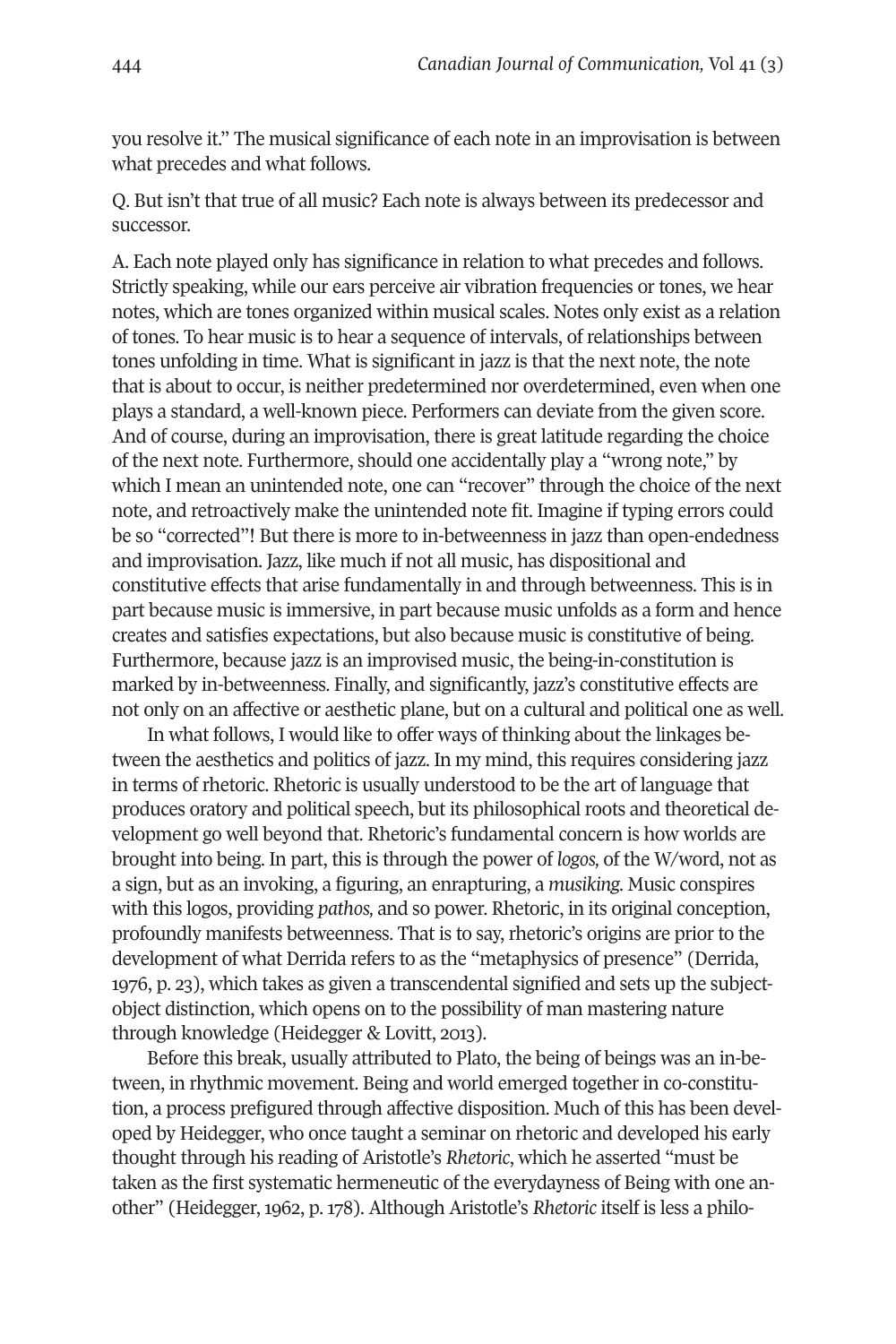sophical treatise than an "art" or handbook on how to develop convincing speeches in an ethical polity or *polis* (i.e., Athens) that prized the power of language more than violence, its philosophical starting points are far-reaching. Aristotle recognized that humans come to conviction not through reason alone, but through the interaction of *logos, pathos,* and *ethos,* where *logos* means argument, *pathos* means emotion or sentiment, and *ethos* refers to the character or trustworthiness of the one speaking. *Pathos* is primordial, because dispositional. the *pathē* (emotions, moods, attunements) are the source of care, interest, openness, and so on. *Ethos,* itself arising from *pathos,* is most powerful because audiences will not accept arguments from those they do not trust. *Logos* is important because it addresses the distinctly human faculty of reason, even if it is concerned with what is probable and a matter of opinion rather than what can be demonstrated with certainty. This way of framing coming to conviction led Heidegger to conclude that human being, *Dasein* or "there-being," emerges in and toward the world. beings come to be as they apprehend a world they are disposed to through an ontologically prior *pathos,* which Heidegger translates as *Stimmung*, which in English means mood or attunement.

#### Q. Does Heidegger's understanding of *Stimmung* bring us to jazz?

A. Not directly, but it highlights aspects of pre-modern ontology that we might otherwise overlook, which in turn helps us understand the politics of music. In the *Rhetoric*, Aristotle discusses *pathos* in terms of emotions rather than mood. this is because, from a practical standpoint, the successful orator will seek to manipulate emotions—short-term dispositional states such as anger, envy, and their opposites to advantage, in order to enhance audience receptivity. while we could skip over Heidegger and go directly to the early texts, his translation of *pathos* as *Stimmung* is suggestive, because mood is less punctual and more diffuse than emotion, and so calls our attention to fields of affective disposition, such as those produced by music. Aristotle does not discuss music in the *Rhetoric*, since he is concerned there with oratory, but Jeffrey walker (2008) argues that his brief treatment of music in *Politics V* is key to understanding the *Rhetoric* because it renders explicit the workings of *pathē* in relation to *ethos* and action.

Aristotle identifies two fundamental principles. the first, consistent with his understanding of *habitus,* is that one's practices form one's soul or psyche. thus, for example, " 'mechanics' and 'laborers' (*banausoi* and *thêtoi*) have souls 'distorted from their natural dispositions' (*parestrammenai tês kata phusin hexeôs*)" (walker, 2008, p. 77). Furthermore, the effect of practices on the soul extends to musical taste: these workers "are thus responsive to music that 'deviates' from the normal modes with high-strung, chromatically irregular melodies and discordant harmonies" (Walker, 2008, p. 77). The second element of Aristotle's view is that, against such predispositions, music can have a transformational effect as well because rhythm and melody offer likenesses (*omonoia*) to character traits and imitations (*mimesis*) of moral habits (McKeon, 1936). As walker further explains, "Aristotle says that any pathos that can occur 'strongly' in some 'souls' or psyches occurs in all, in greater or lesser degree, and can be 'roused' by the appropriate kind of music, and that those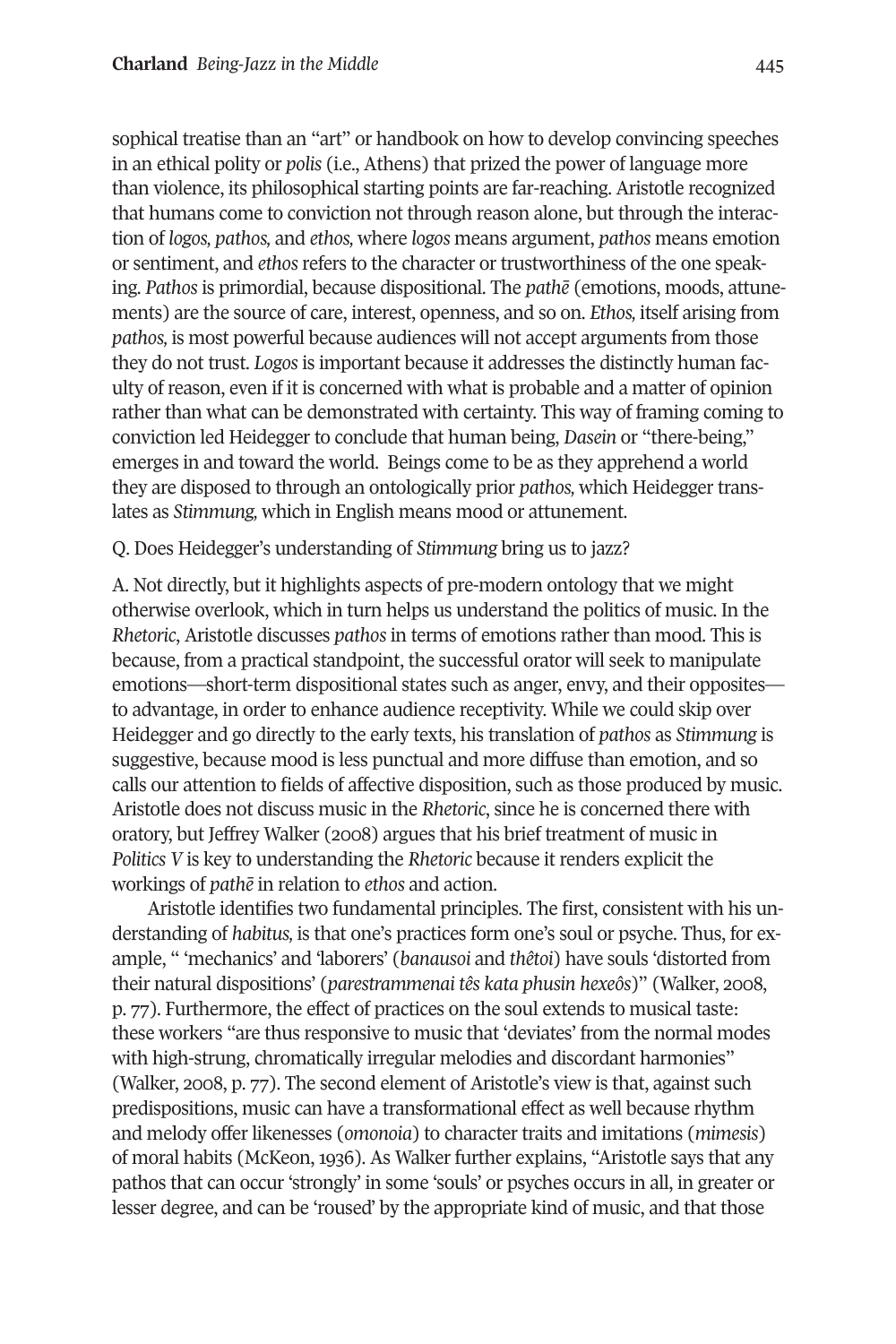who experience this musically induced emotion are 'put into a state (*kathistamenous, cf. kathistêmi*) just as if receiving a medical treatment and *katharsis*' (1342a)" (walker, 2008, p. 77). Music can corrupt the citizen even as it can civilize the worker or slave. Finally, walker observes that while *katharsis* is usually a medical or religious term, it is used by Aristotle in a manner similar to Gorgias, for whom music and *logos,* in the sense of word, are *pharmakons* that much like a drug put the soul of the hearer " 'into a state' of courage or delight, as well as any other mood" (Walker, 2008, p. 78).

Q. why is the idea of a drug important here?

A. This brings us back to what you are calling interality. Drugs not only "distort" perception, they transform subjectivity itself. western metaphysics leads us to think of communication in terms of a sender-receiver model: A sender gives a speech or plays the blues, and you receive and decode it. this is such a lame account. If the speech or song resonates, you are moved. you are no longer where you were or who you were before. In fact, it becomes fallacious to even speak of "you" as an essence or fixed position. the ontology of there-being, which Heidegger takes from Aristotle, does not distinguish categorically between being and world. being emerges in the world and changes along with the world. This being is always becoming. At the risk of reproducing western metaphysical categories, we could say that the object of perception transforms the perceiving subject, or more precisely, the being of therebeing and the there of there-being are always entangled, to borrow the concept of entanglement from quantum theory.

Q. Does that mean that all music is drug-like and constitutive? What about the music I hear in the shopping mall?

A. several years ago, James Crosswhite argued that rhetorical studies should expand its understanding of *pathos* to include mood, and that a full account of public rhetoric would even include background music in malls (Crosswhite, 1989). therebeing might then take the form of shopping-being or bored-being, I suppose. let's face it, most of us do not go to the mall to listen to its music, and those who produce mall music do not consider us audiences. their aim is that we become immersed and reconstituted through musical *pathos* as mall-subjects. while the ontological process is pretty much the same in each musical encounter, the character of therebeings is contingent on the given musical forms as well as the already given character of beings in the moment of musical encounter. I recently heard Hendrix in a local mall's jewellery store. I doubt that the owner had a hand in it, but the music certainly transformed my mall experience because it was Hendrix, and because I was already familiar with his music and its roots.

Q. you said that you were interested in jazz. Is this only a matter of taste, or is jazzbeing special in some way?

A. Taste is part of it. There are as many states of being-with-music as there are musical forms and traditions. I could say that I like jazz, but putting it this way re-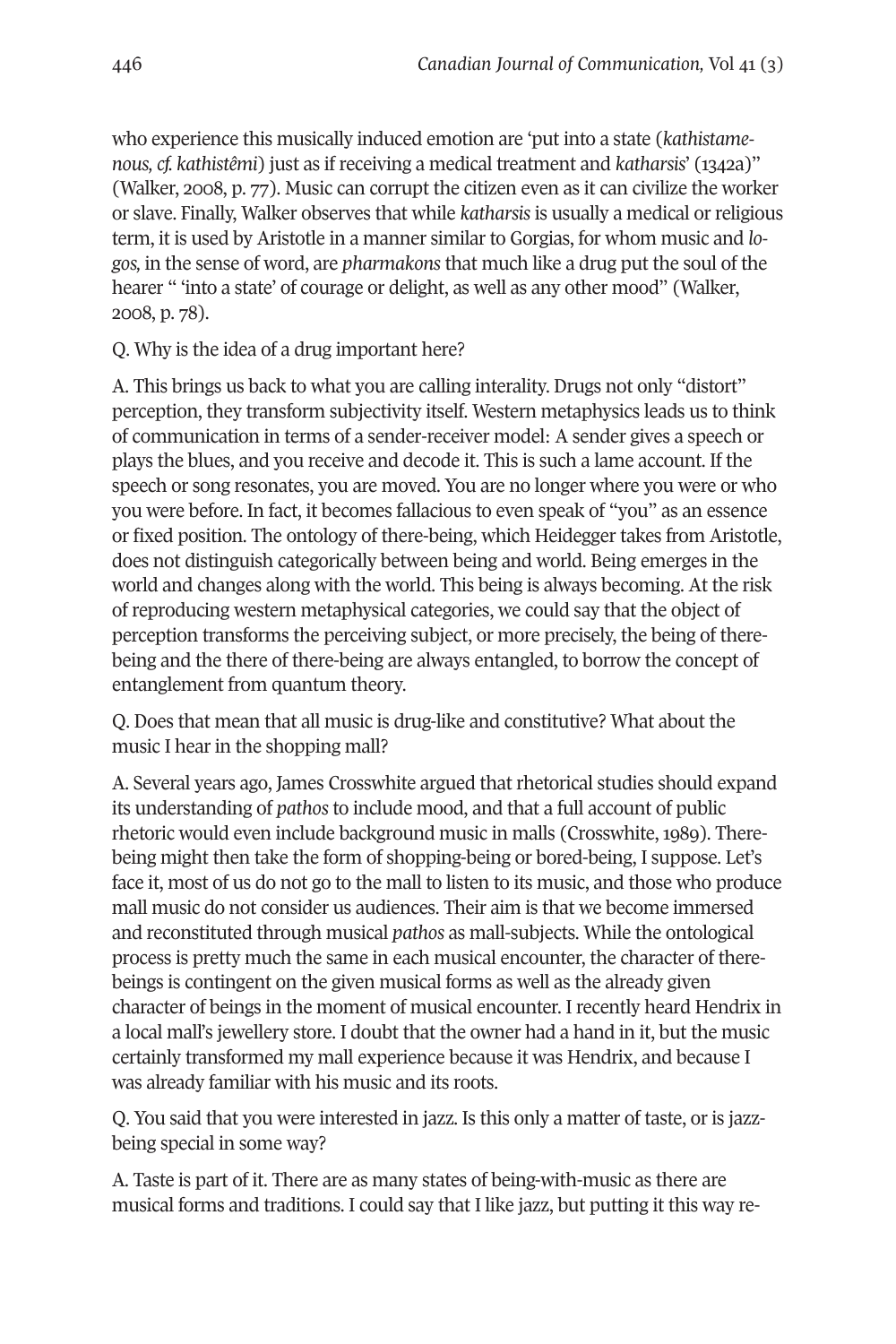animates the subject-object distinction that I am trying to avoid. Expressing it properly would require the middle voice, which english lacks. It was available in Ancient Greek, which might have inspired Heidegger's abstruse style and such phrases as "nothing noths the thing." I suppose I could say that jazzing beings me-jazzed or jazz beings me-in-attunement. In other words, I resonate in jazzmoodedness. but there is more to it. Jazz sensibility or more precisely its sensibilities ranging from louis Armstrong's **"**west end blues" to John Coltrane's *A Love Supreme* are linked to the political sphere much more explicitly than most musical forms. Admittedly, the history of western music is animated by debates regarding the emotional meanings of given works and how these are expressed or engendered by various forms, genres, compositions, and performances. Furthermore, this history is marked by claims regarding which among these are ethically superior. but with jazz, the question is not only ethical, not only about how the music disposes the soul, but also about how it functions to give rise to forms of political community. Furthermore, there are competing rhetorics of jazz.

#### Q. what do you mean by "rhetorics of jazz"?

A. I mean two things. First, I mean discourses or lines of argument that address the ethical, cultural, and political aspects of jazz. I call these "rhetorics" because they are directed toward persuasion. Claims are made regarding jazz and on behalf of jazz. they describe jazz, celebrate it, and also advocate certain forms of jazz practice. there are several different rhetorics of this sort, which offer quite distinct interpretations and vocations for jazz. second, by "rhetorics of jazz" I mean "arts" in the way that Aristotle's *Rhetoric* is an "art," which is to say a practical guide to composition based on an understanding of the effects of form. It might seem strange to us to think of music in rhetorical terms, but the idea was quite common among Renaissance scholars, including Zarlino, burmeister, and Glareanus (Vickers, 1988), who treated rhetoric as a master, and so "architectonic" art, to use McKeon's term (McKeon & backman, 1987). And while one can make a persuasive case that musicians or musicologists influenced by the Italian Humanists applied rhetorical principles too mechanistically and carried the speech-music analogy too far, as in their debates over the relative merits of monody, of a single musical line as in Gregorian chants, versus harmony, with multiple lines—think choral music in counterpoint—sharpe (2000) convincingly argues that music and oratory are alike in that their affective meaning and power arises in their performance, as they unfold in time before an audience. Furthermore, and importantly, these two types of rhetoric are related. Claims on behalf of jazz, of its political and social importance, are based not only on its sociocultural history but also on the dispositional effects of its musical elements.

Consider this striking instance of a rhetoric of jazz spoken by wynton Marsalis, Grammy-winning trumpet player, educator, and artistic director of New york's Jazz at lincoln Center in the final episode of Ken burns' 19-hour 2001 Pbs documentary series on jazz in America:

The thing in jazz ... that would make all of these people [jazz greats] give their lives for this, and they did give their lives for it, is that it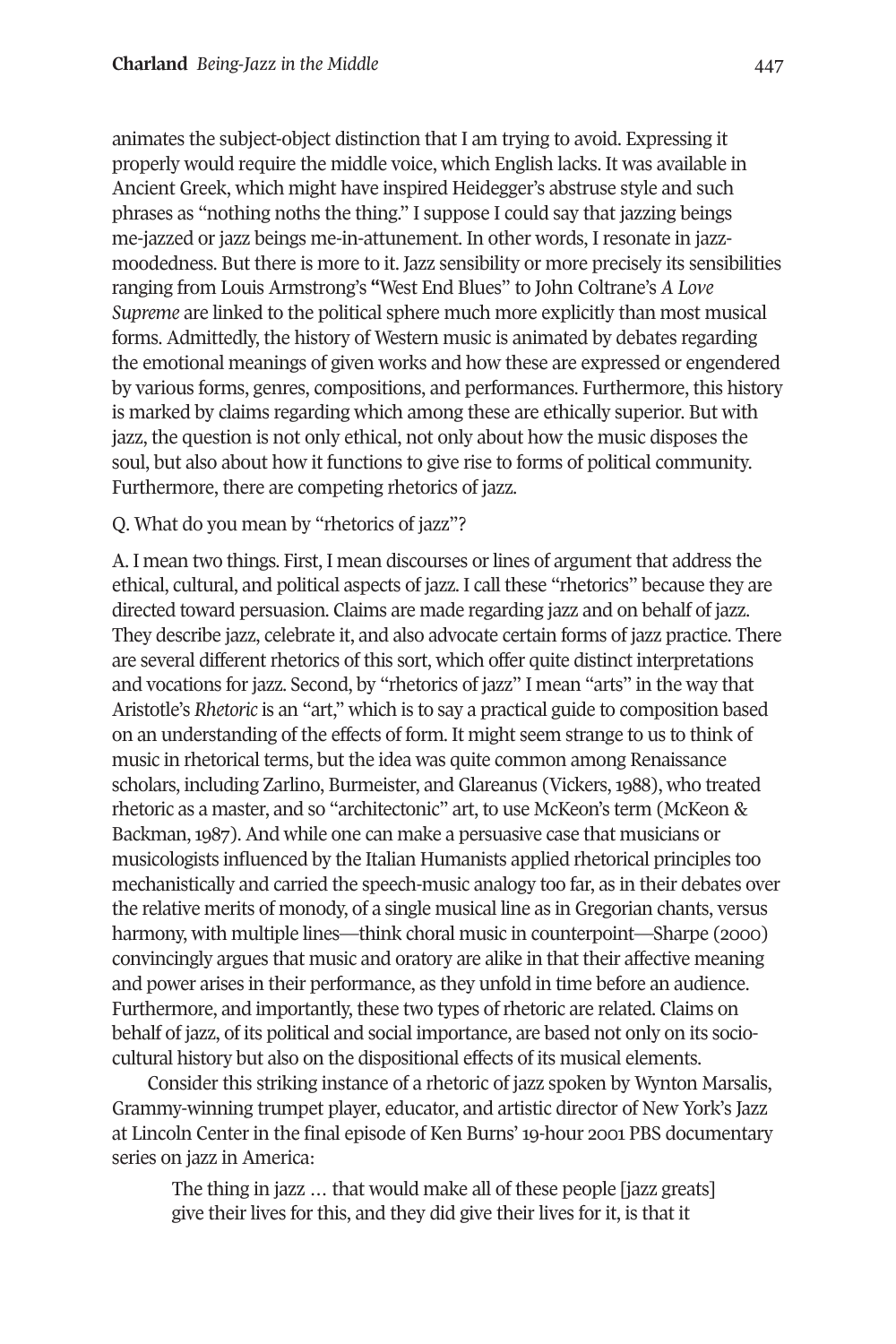gives us a glimpse into what America is going to be when it becomes itself, and this music tells you that it will become itself, and when you get a taste of that, there's just nothing else you going [*sic*] to taste that's as sweet, that's a sweet taste, man. (burns, 2001)

This is a remarkable statement, for Marsalis metaphorically links physical sensation, aesthetic experience, political experience, and the being of America as he praises jazz as a distinctly American art form. this rhetoric, which dominates burns' documentary, figures jazz as America's ethical saviour. As David Harlan explains:

[U]nderlying the whole nineteen hours is burns' stubborn hope that in the genius of Louis Armstrong and Duke Ellington, Charlie Parker and billie Holiday—that is to say, in the continual improvising carried on by the sons and daughters of American slaves—America might find [citing burns] "the way not only towards our own future but towards redemption for the crimes that permitted this injustice to happen." (Marsalis & ward, 2009, p. 40)

such views are not uncommon among jazz writers and critics: Jazz is "America's music" and in large measure responsible for America's unique and in part Africanized cultural sensibility. Indeed, it is rare to find any history of American popular music that does not recognize the central importance of blues and jazz, originally African-American forms. It is furthermore not unusual for jazz to be praised for realizing *in nuce* the American promise of freedom and equality. Furthermore, jazz occupies pride of place in reflections on the aesthetic politics of race: to it is attributed African-American, American, or black "structures of feeling," to use Raymond williams' (1977) evocative but ill-defined concept. Jazz instantiates, mediates, and calls forth a racialized and politicized life-world.

In considering Marsalis' vision of jazz, it is important to recall that rhetorical practice is agonistic, that is to say it is born in struggle and manifest in controversy. Thus Marsalis' remark cannot be seen as merely a report on a state of affairs. It is a claim, which is meaningful as a response to actual or potential counter-claims. He is advocating for jazz in the face of both popular indifference and competing jazz rhetorics. Marsalis, echoing Albert Murray, argues that while jazz emerges from the African-American experience, it is a music for all Americans because it swings: "swing—the dance and the music—bespeaks the flexible nature of American life. … [In swing,] every beat requires musicians to reassess their relationship to one another. this is what makes swinging so challenging. you are forced to constantly be aware of other people's feelings" (Marsalis & ward, 2009, p. 40). Furthermore, as Marsalis explains to supreme Court Justice sandra day o'Connor, "the Constitution is a supreme example of swing. How can we figure out how to meet each other's objectives and be together and for it to feel so good? Now, when we look at swing, it brings together opposites" (Marsalis & ward, 2009, pp. 171–172).

Against the redemptive vision offered by Marsalis, African-American poet and cultural critic Amiri baraka celebrates jazz's potential as a medium for authentic black expression in the face of the cultural co-optations of white America. while he does not denounce swing in itself, and indeed praises some African-American jazz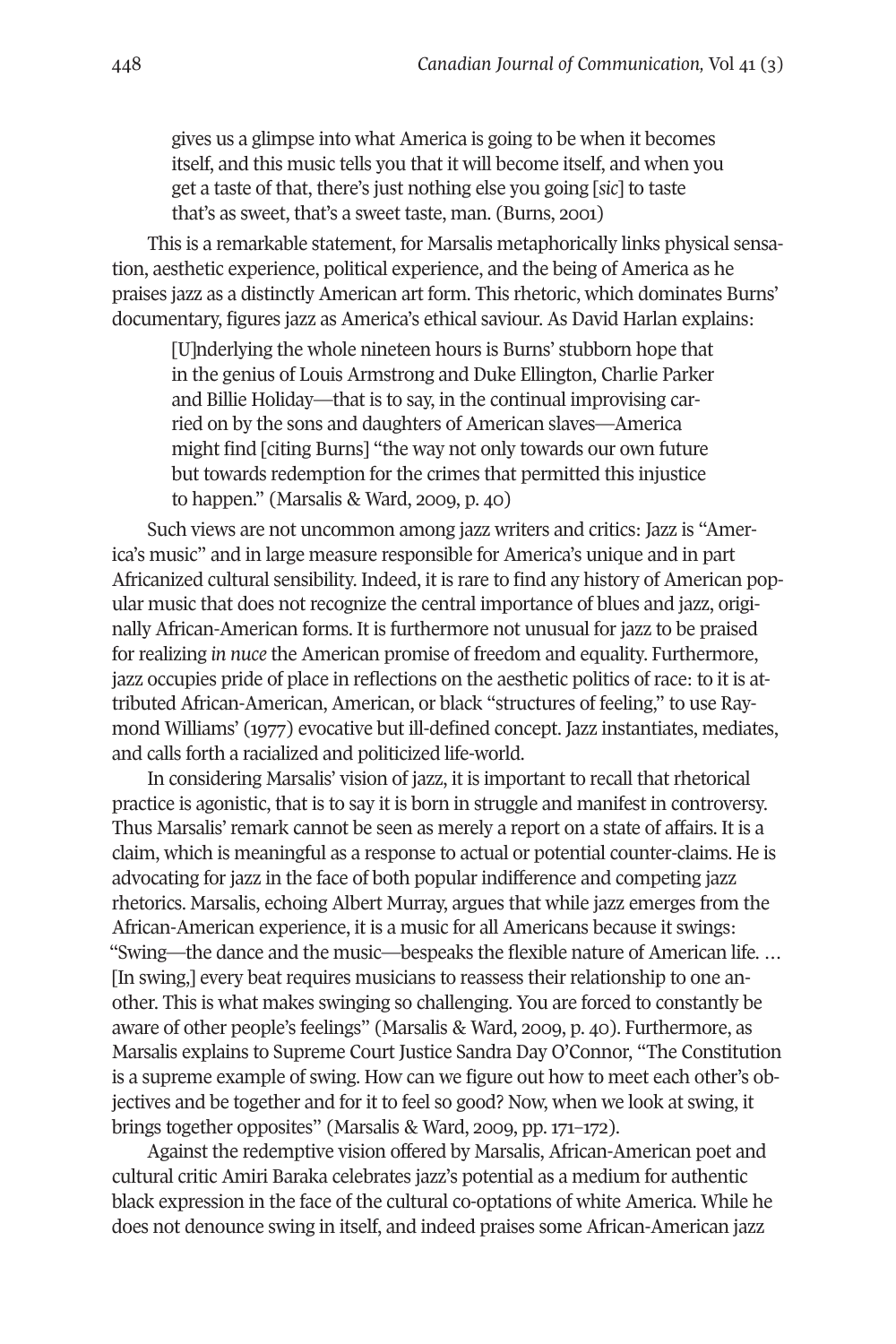performances as "swinging," he is wary of what swing became as it crossed the colour line: "swing music, which was the result of arranged big-band jazz, as it developed to a music that had almost nothing to do with blues, had very little to do with black America, though that is certainly where it had come from. But there were now more and more Negroes like that, too" (baraka, 1963, pp. 164–165). Critical of what he considered the assimilated black middle class, baraka's commitment was not to America, but to the development of black culture through an avant-garde or "out" black arts movement. Thus, unlike Marsalis, who seeks to remain within the structure of feeling or mood of a continuous tradition, baraka admits black roots and acknowledges the canonical contributions of black artists from louis Armstrong and Duke Ellington to John Coltrane, but seeks to move beyond them. Reviewing a 1966 performance in Newark, he observes:

Listening to Sonny Murray, you can hear the primal needs of the new music. The heaviest emotional indentation it makes. From ghostly moans of spirit, let out full to the heroic march spirituals and priestly celebrations of new blackness. I mention Sonny here—and Albert Ayler and Sun-Ra—because their music is closest to the actual soul-juice, cultural genius of the new black feeling. The tone their music takes is a clear emotional reading of where the new music is. And Pharoah [sanders], Marion [brown], Charles Moore and the others got into it the other night.And sound ran through us like blood. (baraka,1967, p.154)

"Ghostly moans" alludes to work songs and early blues, just as "spirituals" does to an important strain of African-American choral music, but although these elements may emerge from a tradition, they are given voice in a "new music" with a "new feeling" consubstantial with black blood, which will not be compromised by white sensibilities or by what Baraka considers hard bop's reactionary and unimaginative taking up of blues and gospel figures in response to the challenge of bebop.

Jazz history is usually written as a succession of genres, at least until the late 1950s, when a number of new forms emerged pretty much contemporaneously in the wake of bebop, the genre identified with Charlie Parker and Dizzy Gillespie that fundamentally transformed jazz. Marsalis considers this development of styles an augmentation, while baraka treats it as a series of negations, of syntheses or overcomings. For both, jazz has black roots, improvisation is fundamental, and the music emerges from historical experience, but for Marsalis, jazz emerges in a conversation with a tradition and works through a given form. For baraka, the new music reaches back to authentic roots and reworks their elements, but is directed forward and outward, against familiarity, even as its authenticity requires a staunch commitment to blackness. In other words, for Marsalis the black experience is a constitutive element of jazz as a home for American being, while for baraka true jazz opens a clearing for the emergence of new African-American being.

### Q. so jazz is not one thing?

A. exactly. like most musical and artistic forms, genres, and movements, jazz is not monolithic. In addition, jazz itself is a politically contested field. Indeed, many jazz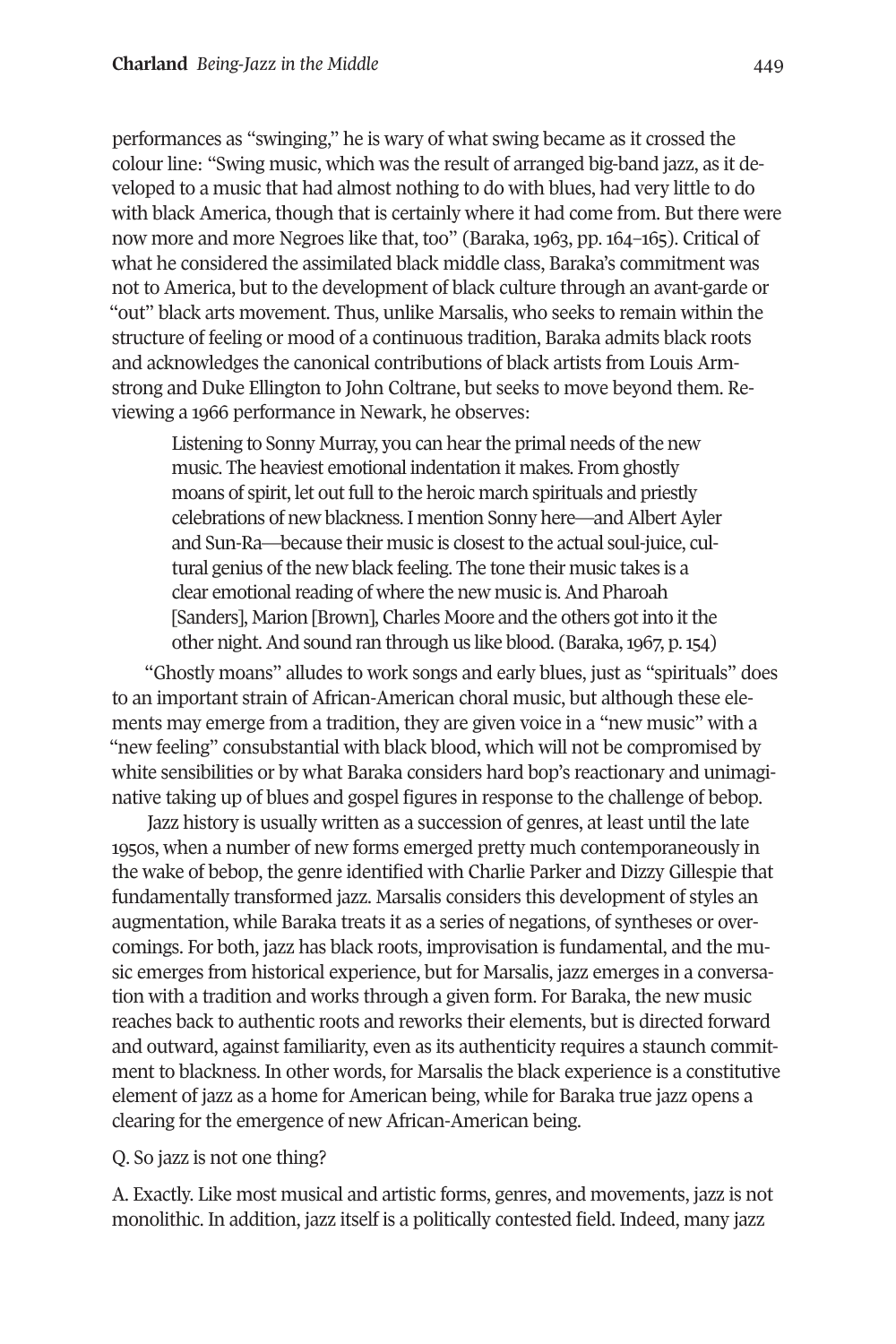artists and critics have been uncomfortable with the term "jazz," because they see it carrying limiting stereotypes ranging from brothel music, the devil's music, popular dance music, smoky nightclub music, to a dated or defunct commercial style. As such, much separates the aesthetic and political centres of the three rhetorics of jazz I have outlined. Nevertheless, they lay claim to a common musical heritage rooted in African-American culture and experience and assert the genius of certain canonical figures, such as Duke Ellington and John Coltrane. Furthermore, they share the view that music has the power to open subjectivity, being, or the "soul" to forms of collective life.

these rhetorics of jazz echo the Italian Humanists, as well as Nietzsche and Heidegger, for whom the world comes to appearance through metaphor in a poetic *aletheia* or unconcealing. of course, poetic language, even if allusive, has a cognitive component. It is rhetorical as it announces and figures a world to behold. but this beholding must be subtended by an apprehensive stance, which is constituted affectively through form. Thus, as Heidegger's student Grassi (1980) explains, for Horace the constitutive power of poetic rhetoric derives from "*Musike*—not music, but the organizing power of the muses and poets—[which] creates the measure for everything that is not merely 'outside' of man in the form of 'external nature,' but which manifests itself in him, in his drives and passion" (p. 75). In this, the world does not stand objectively, nor is it beheld by a subject that stands apart from or before it. rather, the world's appearance exists only in a relating to an apprehending standingbeing within it. In Heidegger's terms, *Dasein,* being-in-the-world, emerges though affective disposition, through *Stimmung* (his translation of *pathos*), meaning mood or attunement. In other words, there-being is attuned or mooded being. As such, this being is neither a monad nor static, for it is attuned to harmony and rhythm as unfolding movements of expectations, tensions, and resolutions.

Q. you seem to like using present participles as nouns.

A. I am trying to convey a process and ongoing movement with neither subject nor object. this is a common device in Heidegger's writing, as he attempts to write in the middle voice, which "puts our dominant voices in question and hence moves aside the fundamental beginning" (scott, 1988, p. 160). what I have been trying to get at is that both music and rhetoric work in a constitutive manner, in that they bring forth subjectivity affectively. Furthermore, I do not want to suggest a subjectobject distinction where an autonomous musician or orator *acts* through music or speech upon an audience, bringing that audience to a new subjectivity. Rather, I want to argue that musicians, orators, and audiences are always already in a middle, even when they do not so see themselves. Furthermore, these jazz rhetorics, in both the sense of speech about jazz and in the structures of jazz performance, highlight this betweenness, or what you call interality, although each in its own way.

summarizing Plato's *Phaedrus*, Grassi (1980) notes its distinction between three kinds of speech. there is speech that affects the passions using images that do not arise from insight. This would be false speech, "rhetorical" speech in the usual sense. there is speech that is entirely rational, which is to say theoretical, and thus divorced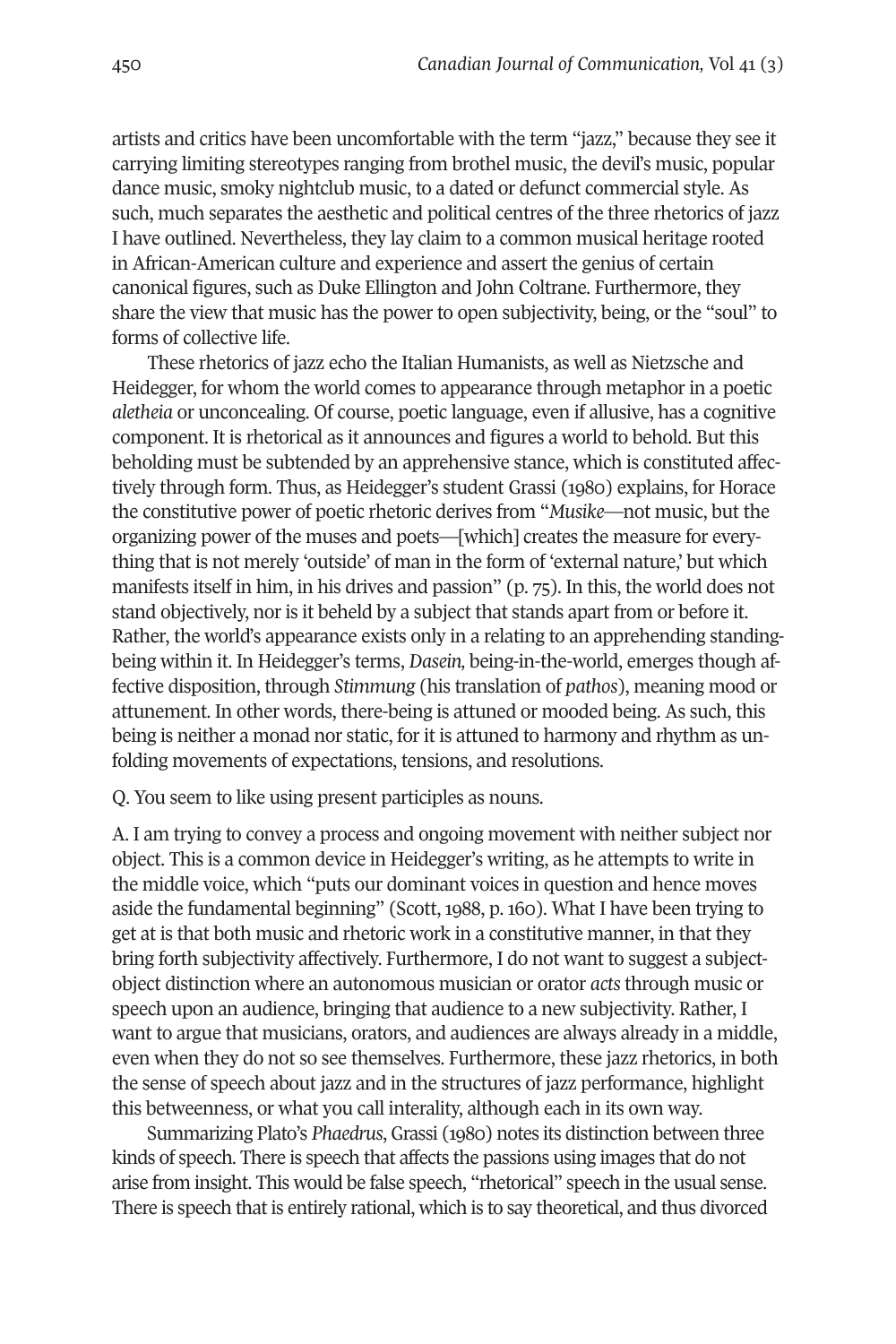from the passions. Finally, there is "*true rhetoricalspeech* … [that] springs from the *archai* [(the structure of being and world itself)], nonreducible, moving, and indicative, due to its original images" (p. 30). Grassi argues that the Italian Humanists shared this part of Plato's view of language. He also argues that poetic language is at the origin of human historical consciousness, that it provides the basis for apprehending the world, and that it is fundamentally metaphorical and based in *pathos.* thus, *true rhetorical speech* is not conceptual; *pathos* precedes *apodeixis* (demonstration). Furthermore, this *pathos* is mooded rhythmically and musically: "Dante defines poetic language as a 'rhetorical idea presented in music' " (p. 76). Metaphor offers a grasping of the human historical world through likenesses, and likeness itself is constituted through measure, including rhythm and tone. Furthermore, effective poetry cannot rely on just any metaphor. Chosen metaphors must be perspicacious, arising from the poet's *ingenium,* which is to say imaginative capacity to figure "the relationship between things in order to grasp their fundamental meaning" (p. 91) with respect to human existence. As Bruni explains, this grasping occurs by "uncovering the 'similar in the unsimilar,' i.e., what cannot be deduced rationally" (p. 92). Uncovering here is a key term, since it recalls what the Greeks referred to as *aletheia,* a knowing based in a moment ofrevealing and concealing. the Italian Humanists, in a manner consistent with Plato's understanding of true rhetoric in the *Phaedrus*, required that the rhetor-poet have insights in harmony with the fundamental nature of the universe or *arche.* this was not a matter of hearing the truth or seeing things as they are, but of being attuned to the muses orto the divine spirit, just as Heidegger demands of beings that they be authentic, through attunement with the fundamental moods of being. As such, the world comes to be and is coherent to the understanding through an ordering based in a measure the muses provide in rhythmic movement. Grassi explains:

In the activities of the Muses, the concept of order plays a prevalent and unifying part. the order of *movements* appears in the dance, the order of *tones*in song, and the order of *words*in verse. Furthermore, order is the starting point of *rhythm* and *harmony.* ... The reference made in [Plato's] *Laws*to the "order of movement" seems particularly significant because movement represents a fundamental phenomenon in the realm of existence; whatever is perceived through the senses shows a *becoming,* that is, a movement in itself (change) or a movement in space. Through the application of a *measure*, movement proceeds within certain barriers and under certain laws; it is, as one might put it, "arranged." (p. 31)

The muses do not offer concepts, but ""open' a cosmos. ... Through the Muses, confusion, obscurity and the like are cleared away and abolished. All these fundamental characteristics of the Muses create the state of μανια [mania], of rapture, of frenzy" (Grassi, 1983, p. 15).

Q. Doesn't this mean that *ingenium* is related to truth?

A. that is difficult to answer, since it depends upon what you mean by both "related" and "truth." As you know, socrates was committed to a real prior to the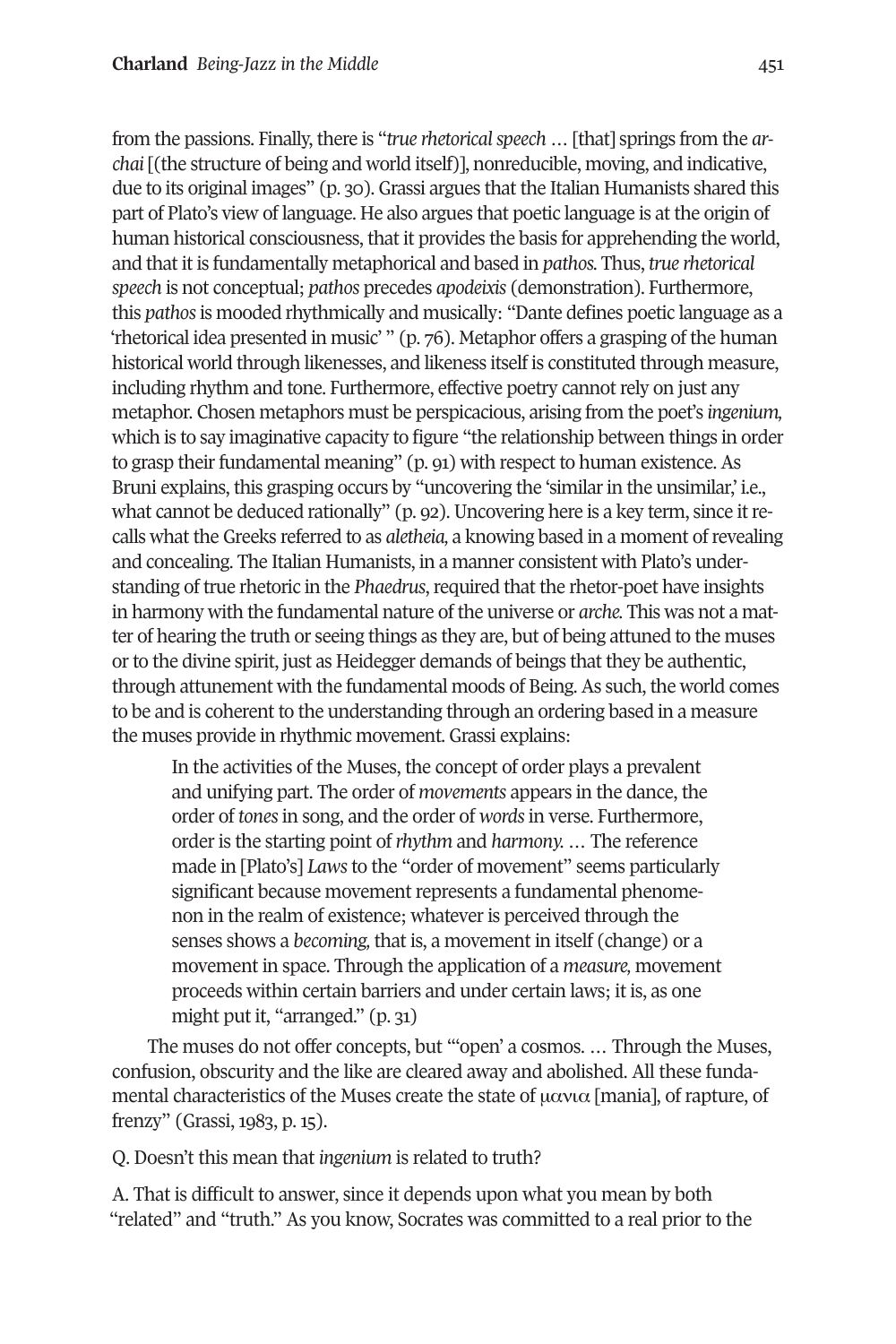realm of appearances. The Italian Humanists were Christians and believed in God. similarly, Heidegger ultimately was committed to the realization of authentic being. Nevertheless, *ingenium* does not proceed through representation but through figuration; it is not cognitive, not based in *logos,* but affective, based in *pathos.* As such, it is not guided by "truth" as correspondence; there is no single truth, but various serviceable orientations toward existence that it can bring forth; it provides attunements.

A commonplace in jazz education is that listening is central to the art. this is most clearly illustrated by proficient drummers whose four limbs can work independently, each one responding to one of the ensemble members. As Ingrid Monson (1996) explains, beyond technical proficiency, the improvising jazz musician must master listening to the other members of the ensemble to know what and when to play. An optimal performance manifests the spontaneity and synergy of a conversation or, better yet, an interacting African-American congregation. when this occurs, musicians are in the middle. Toshio Akiyoshi, the Japanese composer and pianist, likens this moment to Zen. "Basically, it's that you are not there. ... The process we are talking about, which some call mooshing, is a process of creating or actually becoming the music" (Moore, 2004, p. 402). In this mania, the inspired musician has the *ingenium* to hear and bring forth what is potentially present in a historically situated moment of human existence. of course, this does not mean that the enthralled jazz musician is actually captured by goddesses or spirits, but that in improvisation he or she enters a state of simultaneous attunement and self-effacement. there is no self-possession, but neither is there dispossession. Rather, a clearing arises where a self-in-performance, a self-in-the-middle emerges, neither overdetermined by the past (or a score), not held in a static present, but moving iteratively outward. Furthermore, this self-in-performance opens a space that audiences may also enter. the performance not only constitutes the performer in the middle, but calls forth the listener as well. This musical calling forth of an audience also unfolds in a rhetorical middle voice. It must address the there-being of its audience even as it reworks it, seizing the *Kairos*.

The rhetorics of jazz that we have seen offer variants of this movement. For Marsalis, jazz is attuned to the America-being-itself, for baraka authentic avant-garde jazz is attuned to blackness. this leads to distinct artistic trajectories. Marsalis favours a jazz that resides firmly in *the* tradition, attuned to dance, *eros,* and the body, and so providing an affirmative and familiar home for being. Jazz being would be manifest as swing-dancing-with-others-being, affirmation-in-blues-being, bop-dissensus-incommunity-being, and ellingtonian-eloquence-being. Marsalis finds these in the groove of blues, the rhythm of swing, the improvised conversations of the jazz combo, and their distillation in musical composition. Marsalis is at home in Armstrong's New orleans, Count basie's Kansas City, and thelonious Monk's Harlem, where even dissonant and strained improvisation continues to respond to the pull of form, of functional harmony with its play of anticipations, and of danceable rhythmic movement. baraka also recognizes the significance of these, but is wary of stagnation and the dilution of black music by white or middle-class sensibilities. His Marxist-in-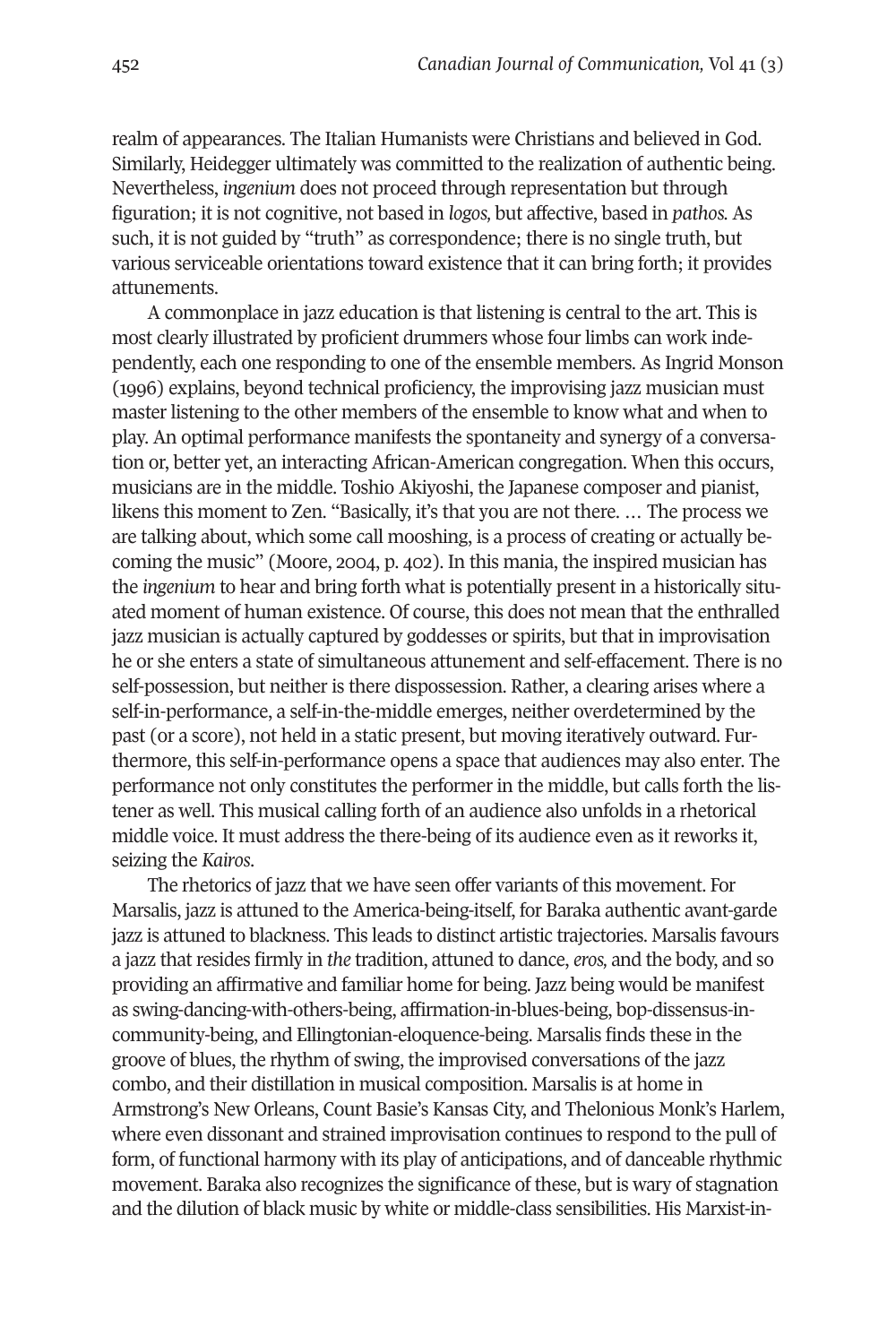formed advocacy of the black arts movement in the 1960s celebrated jazz's ability to express black experience and he applauded what he termed "the newly forming avant-garde" for innovations and departures that continued to rely upon authentic black elements:

blues was the original Afro-American music, and bebop the reemphasis of the non-western tradition. And if the latter saved us from the vapid wastes of swing, singlehandedly, the new avant-garde (and John Coltrane) are saving us from the comparatively vapid '50s. And they both utilized the same general methods: getting the music back to its initial rhythmic impetuses and away from the attempts at rhythmic regularity and melodic predictability that the '30s and '40s had laid on it. (baraka 1967, p. 79)

In this, baraka like Marsalis is committed to roots, but not to the home that Marsalis' aesthetic provides. thus, while sharing common origins, their aesthetic sensibilities diverge. Furthermore, politics resides within this divergence. Marsalis is attuned to the sweetness of America-in-itself, while baraka is attuned to authenticblackness-despite-America. this does not mean, however, that their differences are consequent of a prior political choice. the world comes to appear as one resides aesthetically within it. Neither reason nor deduction determines this residing. It arises beyond *logos,* in the *pathos* of *musike.* the politics of jazz arise through *ingenium¸* through the aesthetic figuration of *Dasein.*

Q. Are you saying that Marsalis and baraka together "cover" the field of possible modes of jazz being?

A. Hardly. there are other jazz sensibilities and other political rhetorics of jazz. Marsalis and baraka's rhetorics of jazz have been particularly influential, however, particularly in policing the boundaries of what will be called jazz. Each in his own way insists that not all contemporary improvised music is jazz: the trajectory of jazz originates in and carries forward the African-American experience. Not everyone would agree. there are other jazz rhetorics. Furthermore, jazz is performed and heard internationally, and being-attuned-to-jazz-in-Montréal, being-attuned-to-jazzin-Montreux, and being-attuned-to-jazz-in-1930s-Harlem cannot be the same. being flows and changes. It cannot be pinned down categorically.

My claim is more modest: Jazz provides us with the opportunity to examine how affect or aesthetic experience is politically significant as it elicits modes of attunement. Furthermore, we can understand this process of attunement as an unfolding that is not based in a distinct subject and object of experience. Rather, this unfolding arises in-between; I suppose you would say that it is interal. specifically, world, music, musician, and audience are becoming through an interplay of *pathē,* which furthermore is open to possibility through improvisation*.* Finally, this tells us that one need be neither black nor American to be attuned to jazz, just as one need not be white to be attuned to country music or Bach. Rather, while it would be foolish to contend that these or any other aesthetic forms can offer each an identical ex-